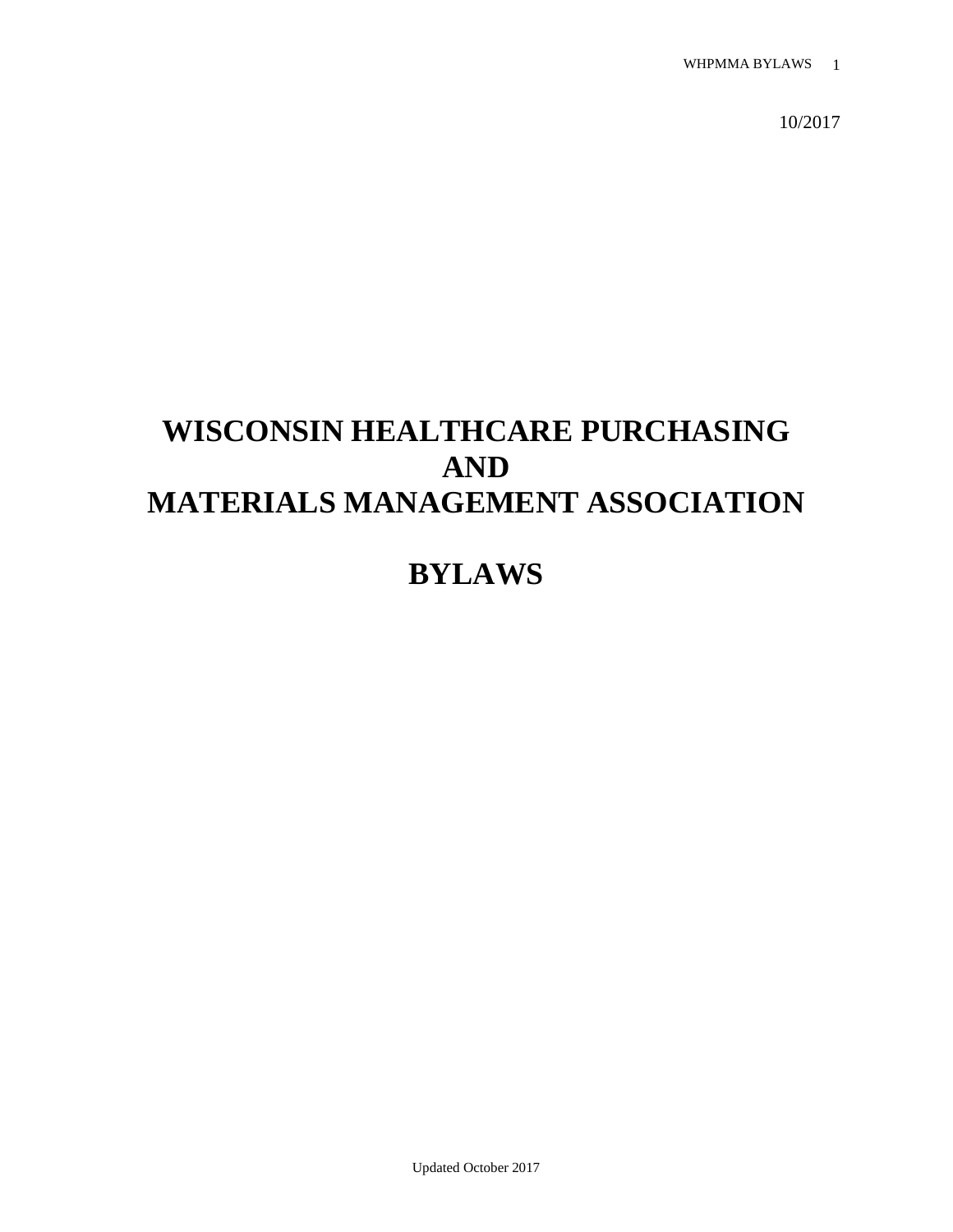# **WHPMMA**

# **EXECUTIVE COMMITTEE 2016/17**

| VENDOR BOARD MEMBERSteve Reidy BSN |  |
|------------------------------------|--|

**WEBPAGE COORDINATOR AND BOARD MEMBER..**…….Leah Shatusky

**Planning Committee**

**Membership Committee**

**Nomination Committee**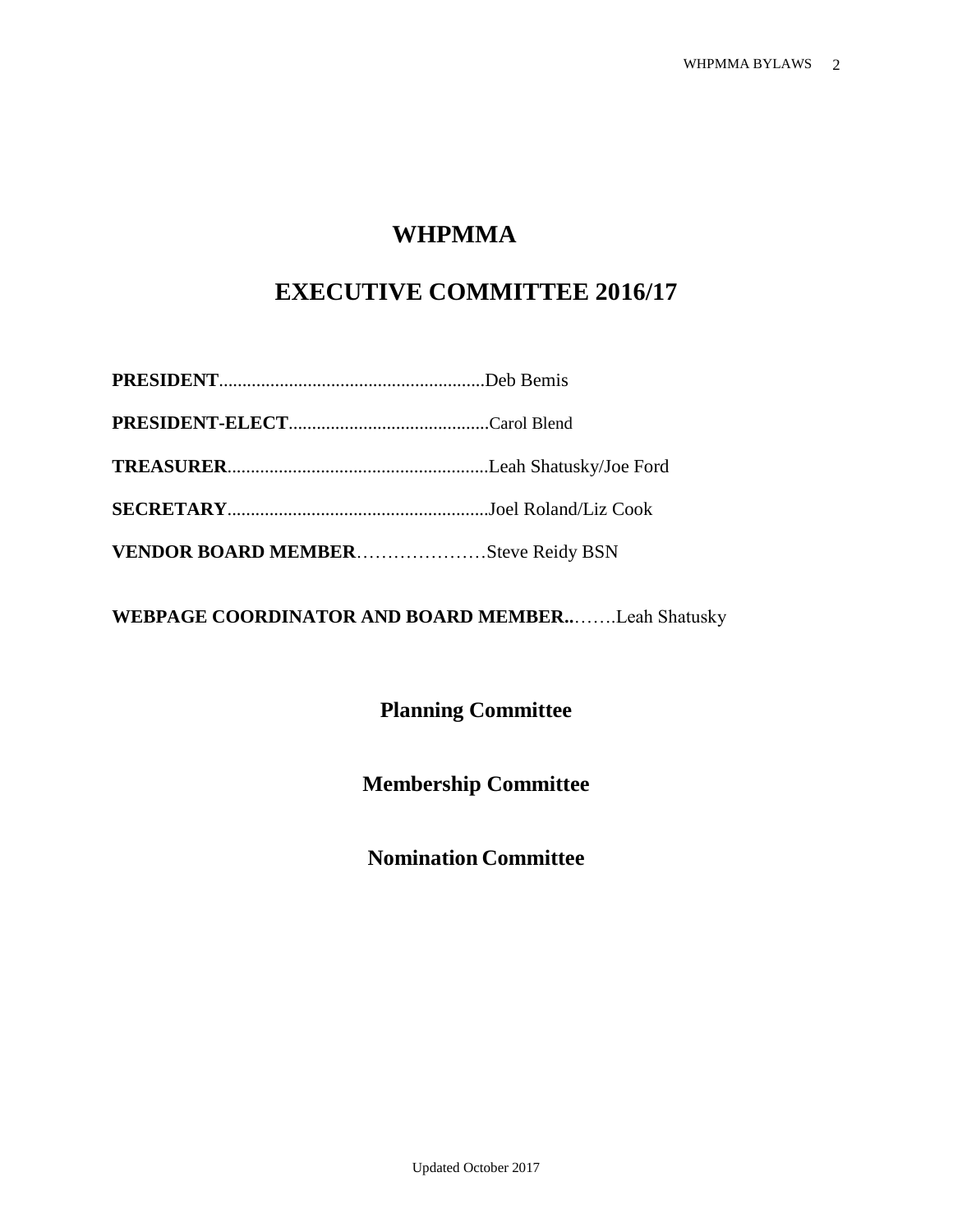#### Approved by the Chapter Membership

### **ARTICLE I – Name**

The name of the organization shall be the Wisconsin Healthcare Purchasing and Materials Management Association.

## **ARTICLE II – Objectives**

The objective of the chapter shall be to:

- A. Bring about close cooperation among healthcare purchasing and materials managers in order to promote efficiency in healthcare procurement and distribution.
- B. Cooperate with healthcare and allied associations in enhancing standardization and simplification in matters pertaining to purchasing and materials management.
- C. Encourage and assist members to develop their knowledge and increase their effectiveness in healthcare purchasing and materials management.
- D. Provide a medium for the interchange of ideas and dissemination of information relative to healthcare purchasing and materials management.
- E. Encourage and assist chapter in conducting regular meetings, conferences, and educational programs on healthcare purchasing and materials management.

The chapter is organized exclusively for charitable, scientific and educational purposes as a notfor-profit association. It shall be conducted so that no part of its income or earnings will inure to the benefit of any member, director, officer or other individual. Upon dissolution, the assets shall be distributed to an organization enjoying an exempt status under  $s501(c)(3)$  of the Internal Revenue Code or successor statutory authority.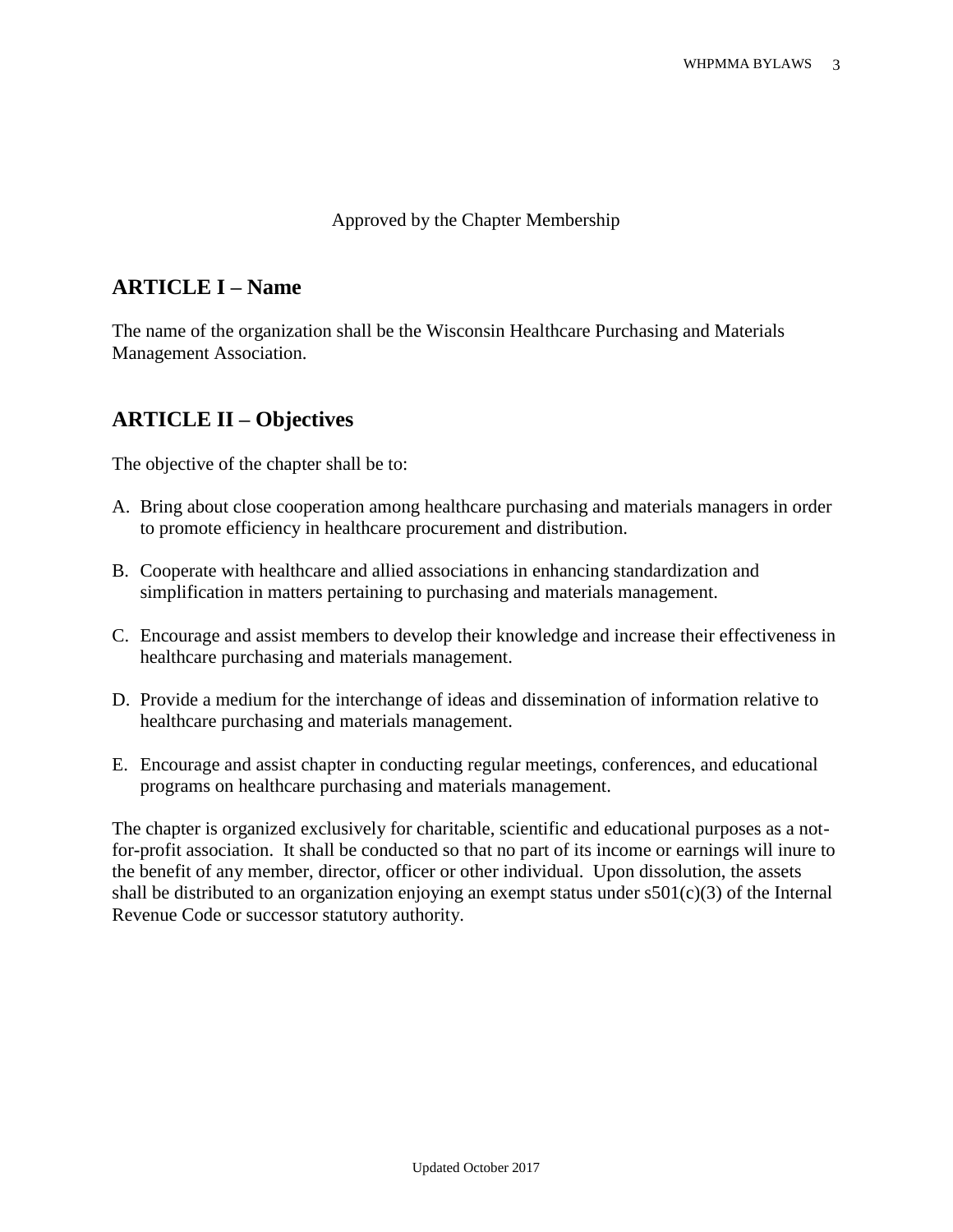# **ARTICLE III – Membership**

#### **Section 1. Eligibility**

- A. **Regular Membership**. Individuals eligible for active membership in the chapter shall be those who are either directly or administratively involved in the field of healthcare purchasing or materials management including, but not limited to, allied health association and related healthcare agencies. Membership in the national association is not a requirement of regular membership in the state chapter. Membership in the chapter shall become effective upon approval by the executive Committee of the Chapter of a completed application form and receipt by the Chapter Treasurer of the specified dues.
- B. **Honorary Life Membership**. Honorary life membership may be granted to recognized retired or retiring members who have provided long term valuable service to the association. Nominations should be submitted in writing to the Chairperson of the Membership Committee who will review qualifications and make recommendations to the Executive Committee for final approval. Honorary Life Membership shall receive a distinctive framed certificate. They shall be invited to all meetings and seminars at the same fee rate as regular members. Honorary Life members pay no dues and may not vote or hold office.
- C. **Associate Membership**. Individuals eligible for Associate Membership in the Chapter shall be those who are either directly or administratively involved in the field of healthcare purchasing, materials management, or serve in a consulting or vendor capacity. Membership in the chapter shall become effective upon approval by the Executive Committee of the Chapter of a completed application form and the receipt by the Chapter Treasurer of the specified dues.

#### **Section 2. Resignation**

Any member may resign at any time, but such resignation shall not become effective until accepted by the Executive Committee and shall not relieve the resigning individual from his obligation to pay dues for the current year.

#### **Section 3. Suspension and Expulsion**

Any member whose conduct shall be detrimental to the best interest of the chapter, or who shall willfully violate its bylaws, rules, or regulations, may be suspended or expelled by action of the Executive Committee, after affording the member an opportunity for a hearing before the Executive Committee.

#### **Section 4. Termination**

Membership may be terminated by the Executive Committee for failure to pay dues, noncompliance with any pertinent provisions of the bylaws and for violation of these bylaws and any rules and regulations promulgated pursuant thereto.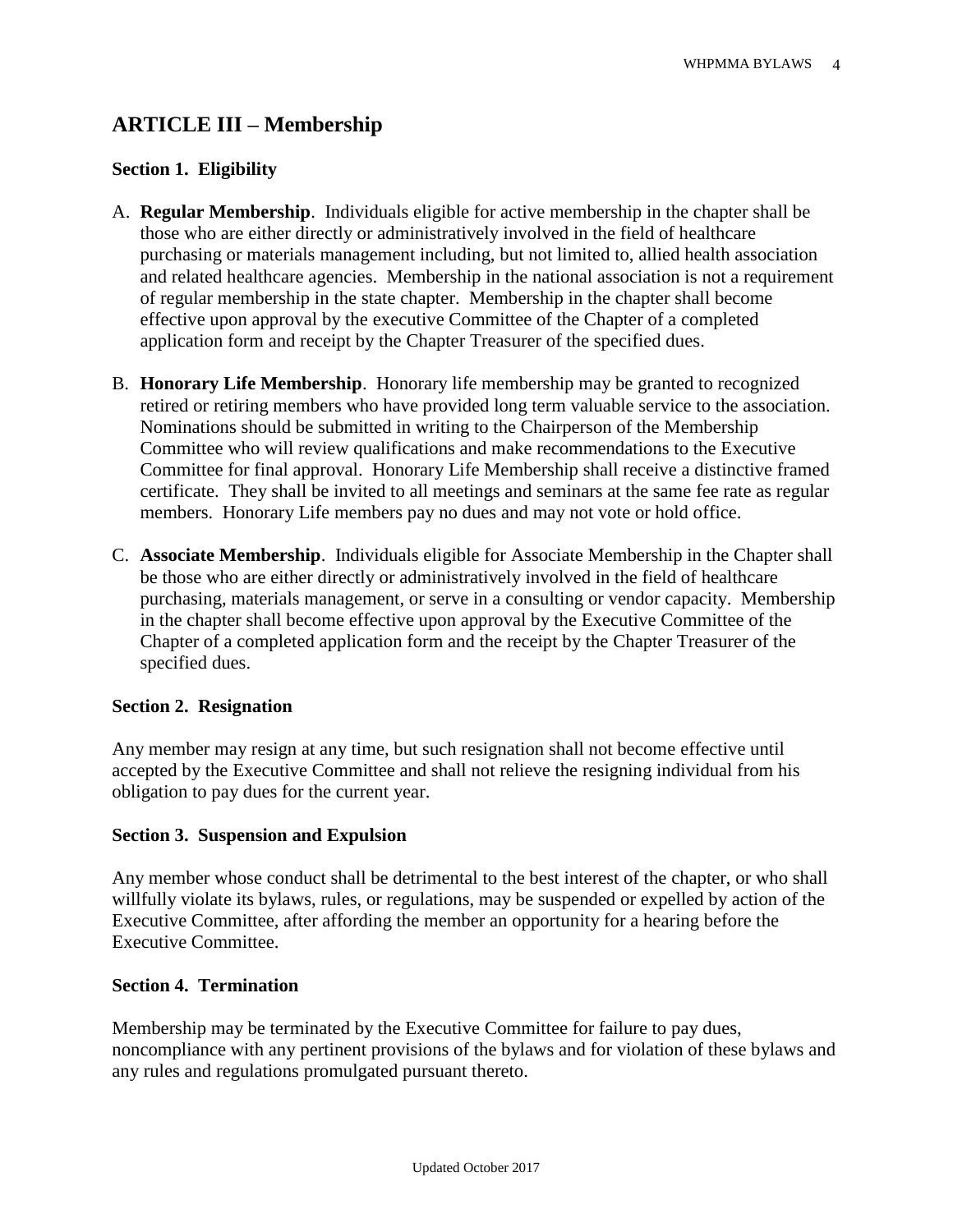# **ARTICLE IV – Meetings**

#### **Section 1. Regular Meetings**

Regular meetings will be held by the Chapter each year during the Fall seasons. Approximate dates will be listed on the membership renewal for each new year. The Secretary will announce the meetings to the membership at least 30 days prior to the meeting.

#### **Section 2. Annual Meeting**

An annual meeting for the transaction of affairs of the chapter shall be held in conjunction with the annual conference of purchasing and materials management, as specified by the Executive Committee. The secretary of the Chapter shall announce the annual meeting to the members of the chapter at least 30 days prior to the meeting.

## **ARTICLE V – Officers**

#### **Section 1. Eligibility**

The President and President-Elect of the chapter should be members of the American Society for Hospital Materials Management. The chapter may, upon the approval of the Executive Committee, underwrite the cost of AHRMM membership for the President and President-Elect. The chapter may underwrite the cost for the President-Elect to attend the annual AHRMM seminar/conference. The President-Elect can occur only if the treasury has in excess of \$15,000 after the expenses for both parties attending the AHRMM conference.

#### **Section 2. Officers**

The officers shall be a president, president-elect, secretary, treasurer and vendor board member.

#### **Section 3. Election**

The election of officers shall be conducted at the Annual Meeting. A notice listing the names and a brief personal history of eligible candidates, named by the Nominating Committee shall be communicated to each member of the chapter no later than August 1 of each year. The voting process will be by mail or e-mail for those members not attending the Annual Meeting, with votes to be returned to the secretary by September 1. Members attending the Annual Meeting will submit their votes in writing during the business meeting. The total vote shall be tabulated by the chapter secretary and reported to the membership at the Annual Meeting. The results of the election shall be published in the next issue of the chapter meeting minutes.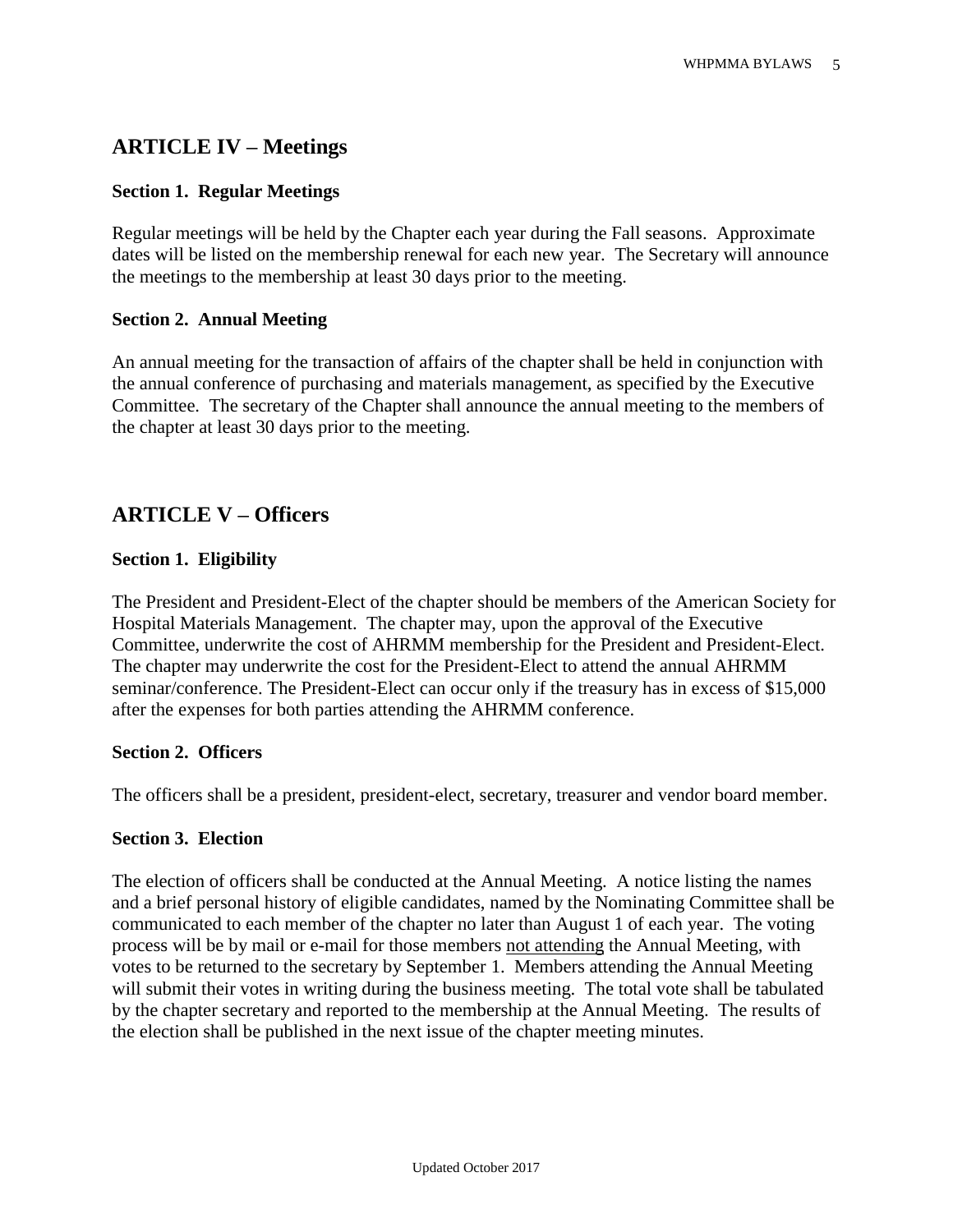#### **Section 4. Term**

The term of office for secretary, treasurer, and vendor board member shall be two years, beginning at the conclusion of the elections at the fall meeting. The president-elect will succeed the president for a total of a 2 year term. (1 year president-elect and one year president for a total of 2 years).

#### **Section 5. Duties of the President**

The president shall be the chief executive officer of the chapter. The president shall preside at all the meetings of the chapter and serve as chairman of the Executive Committee. It shall be the president's duty to supervise the activities of the chapter. At the annual meeting, a report noting the membership roster, activities, accomplishments and goals of the chapter, which shall be kept in the permanent files of the chapter, shall be made by the president. The president shall perform other duties as authorized by the Executive Committee. The president may not have two successive terms.

#### **Section 6. Duties of President-Elect**

The president-elect shall, in the absence of or due to the incapacity of the president, perform all duties and assume all responsibilities of the president. The president-elect shall be responsible for coordination of the Program Committee.

#### **Section 7. Duties of Secretary**

The chapter secretary shall attend all meetings and Executive Committee meetings of the chapter. The secretary will prepare all minutes and official records of the chapter, which shall be available to the members for inspection. The secretary shall perform such other duties as may be assigned by the chapter president.

#### **Section 8. Duties of Treasurer**

The chapter treasurer shall attend all meetings and Executive Committee meetings of the chapter. The treasurer shall maintain the membership and the financial records of the chapter, which shall be available to the members for inspection. The treasurer shall perform such other duties as may be assigned by the chapter president.

#### **Section 9. Duties of Vendor Board Member**

The chapter vendor board member shall attend all meeting and Executive Committee meetings of the chapter. The vendor board member shall act as liaison between the chapter and the vendor community. The vendor board member will not carry voting rights.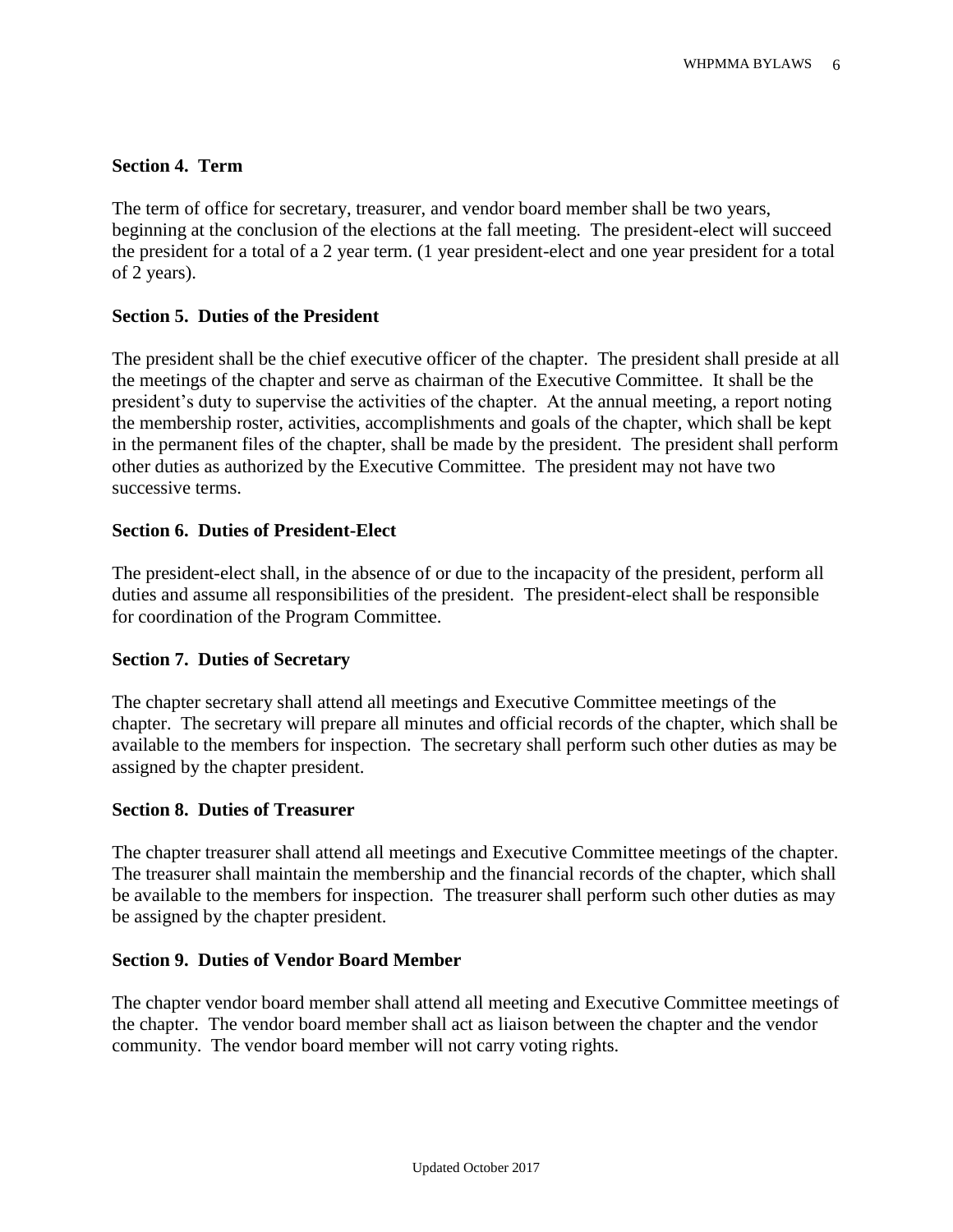#### **Section 10. Duties of Executive Committee**

The Executive Committee shall have the responsibility to make policy recommendations for the chapter; to review and recommend to chapter's annual budget; to establish rules and procedures for the Executive Committee and for the chapter; and to approve, modify or disapprove reports, resolutions or actions of members or committees of the chapter. The Executive Committee shall annually review the Bylaws.

#### **Section 11. Vacancies**

The president shall fill any vacancies by appointment.

In the event the president shall be unable to fulfill tenure of the office, the president-elect shall act as president until scheduled election, at which time he/she shall assume the presidency.

When an officer leaves the field of healthcare purchasing or resigns his/her appointed or elected office, his/her unexpired term of office shall be filled by appointment by the president.

# **ARTICLE VI – Committees**

#### **Section 1. Standing Committees**

There shall be standing committees as follows:

- A. **Program Committee.** The President-Elect shall act as chairman of the Program Committee. The members of this Committee shall be appointed by the President-Elect for a term of one year. The duty of the Program Committee shall be to plan the chapter meetings during the calendar year.
- B. **Membership Committee.** The members of this committee shall be appointed by the president for a term of one year. The duty of the Membership Committee shall be to promote membership in the chapter with the resources available from the national association.
- C. **Nominating Committee.** There will be a Nominating Committee for the chapter. The members will be appointed by the president. It shall be the duty of the committee to nominate at least two but not more than three candidates for election as president-elect, secretary and treasurer of the society. The committee shall submit names of candidates for the officer positions to the chapter secretary no later than August  $1<sup>st</sup>$  of each year.
- D. **Executive Committee.** The Executive Committee shall be the four officers plus a member at large, to be appointed by the president.